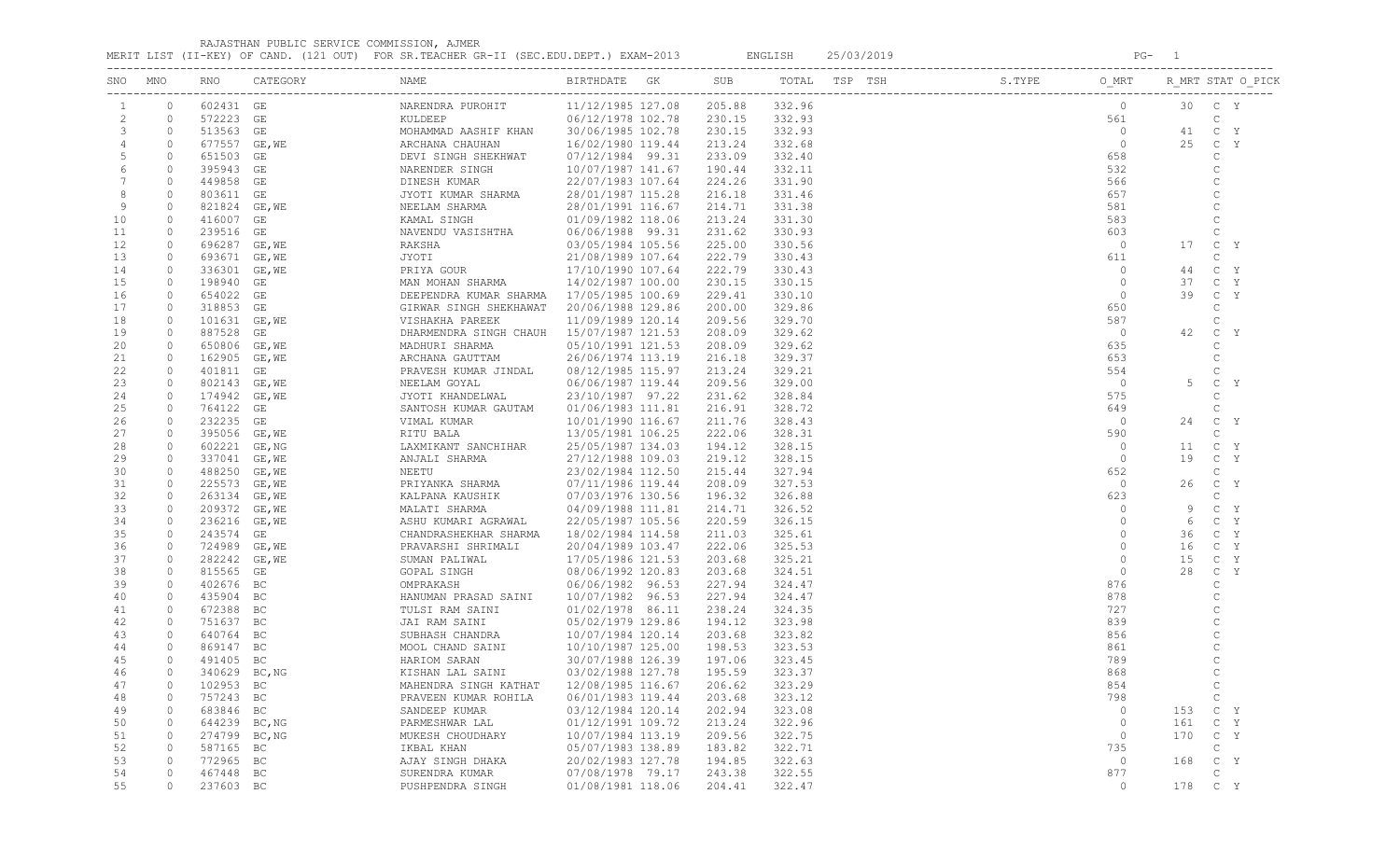RAJASTHAN PUBLIC SERVICE COMMISSION, AJMER

MERIT LIST (II-KEY) OF CAND. (121 OUT) FOR SR.TEACHER GR-II (SEC.EDU.DEPT.) EXAM-2013 ENGLISH 25/03/2019 PG- 2

| SNO | MNO            |               |                   |                                                                                                                                                                                                                                                                                                                                           |                   |               |        |   |                                                                                                                                                                                                                                                                                                                                                                                                                                                                                 |                |     | R MRT STAT O PICK  |
|-----|----------------|---------------|-------------------|-------------------------------------------------------------------------------------------------------------------------------------------------------------------------------------------------------------------------------------------------------------------------------------------------------------------------------------------|-------------------|---------------|--------|---|---------------------------------------------------------------------------------------------------------------------------------------------------------------------------------------------------------------------------------------------------------------------------------------------------------------------------------------------------------------------------------------------------------------------------------------------------------------------------------|----------------|-----|--------------------|
| 56  | $\circ$        | 840314 BC     |                   | PREM BIHARI SUMAN                                                                                                                                                                                                                                                                                                                         | 01/11/1983 105.56 | 216.91        | 322.47 |   | $\overline{\phantom{a}}$ $\overline{\phantom{a}}$ $\overline{\phantom{a}}$ $\overline{\phantom{a}}$ $\overline{\phantom{a}}$ $\overline{\phantom{a}}$ $\overline{\phantom{a}}$ $\overline{\phantom{a}}$ $\overline{\phantom{a}}$ $\overline{\phantom{a}}$ $\overline{\phantom{a}}$ $\overline{\phantom{a}}$ $\overline{\phantom{a}}$ $\overline{\phantom{a}}$ $\overline{\phantom{a}}$ $\overline{\phantom{a}}$ $\overline{\phantom{a}}$ $\overline{\phantom{a}}$ $\overline{\$ |                |     | 157 C Y            |
| 57  | $\circ$        | 644876 BC     |                   | SURENDRA KUMAR DHAYAL 01/09/1987 119.44                                                                                                                                                                                                                                                                                                   |                   | 202.94        | 322.38 |   |                                                                                                                                                                                                                                                                                                                                                                                                                                                                                 | 750            |     | C                  |
| 58  | $\overline{0}$ | 439657 BC     |                   | SUNIL KUMAR SAINI                                                                                                                                                                                                                                                                                                                         | 03/07/1981 108.33 | 213.97        | 322.30 |   |                                                                                                                                                                                                                                                                                                                                                                                                                                                                                 | $\overline{0}$ | 163 | C Y                |
| 59  | $\circ$        | 265651 GE     |                   | KAMAL KISHOR BHADANI                                                                                                                                                                                                                                                                                                                      | 16/04/1989 127.08 | 194.12        | 321.20 |   |                                                                                                                                                                                                                                                                                                                                                                                                                                                                                 | $\circ$        | 31  | Y<br>$\mathbb C$   |
| 60  | $\circ$        | 562852 BC     |                   | SUBHASH THORI                                                                                                                                                                                                                                                                                                                             | 20/09/1990 127.08 | 194.12        | 321.20 |   |                                                                                                                                                                                                                                                                                                                                                                                                                                                                                 | 841            |     | C                  |
| 61  | $\circ$        | 750564 BC     |                   | DEEPAK KUMAR                                                                                                                                                                                                                                                                                                                              | 31/08/1984 128.47 | 192.65        | 321.12 |   |                                                                                                                                                                                                                                                                                                                                                                                                                                                                                 | 844            |     | $\mathsf C$        |
| 62  | $\circ$        | 267125 BC     |                   | BAL RAM                                                                                                                                                                                                                                                                                                                                   | 10/10/1992 129.86 | 191.18        | 321.04 |   |                                                                                                                                                                                                                                                                                                                                                                                                                                                                                 | 827            |     | C                  |
| 63  | $\circ$        | 650263 BC     |                   | JHABAR MAL GARHWAL                                                                                                                                                                                                                                                                                                                        | 20/01/1975 111.81 | 208.82        | 320.63 |   |                                                                                                                                                                                                                                                                                                                                                                                                                                                                                 | 872            |     | $\mathbb C$        |
| 64  | $\circ$        | 563782 BC     |                   | SUKHDEV CHOUDHARY                                                                                                                                                                                                                                                                                                                         | 31/01/1987 122.92 | 197.06        | 319.98 |   |                                                                                                                                                                                                                                                                                                                                                                                                                                                                                 | $\overline{0}$ | 156 | C Y                |
| 65  | $\circ$        | 573730 BC     |                   | BHAG CHAND SWAMI                                                                                                                                                                                                                                                                                                                          | 13/07/1991 97.92  | 222.06        | 319.98 |   |                                                                                                                                                                                                                                                                                                                                                                                                                                                                                 | $\overline{0}$ | 173 | C Y                |
| 66  | $\circ$        | 484297 BC     |                   | CHETAN PRAKASH GOYAL                                                                                                                                                                                                                                                                                                                      | 05/01/1986 112.50 | 207.35        | 319.85 |   |                                                                                                                                                                                                                                                                                                                                                                                                                                                                                 | 874            |     | $\mathbb{C}$       |
| 67  | $\circ$        | 460968 BC     |                   | RANVEER                                                                                                                                                                                                                                                                                                                                   | 07/09/1986 93.75  | 225.74        | 319.49 |   |                                                                                                                                                                                                                                                                                                                                                                                                                                                                                 | 825            |     | C                  |
| 68  | $\circ$        | 441525 BC     |                   | RAJVEER SINGH                                                                                                                                                                                                                                                                                                                             | 03/01/1986 120.83 | 198.53        | 319.36 |   |                                                                                                                                                                                                                                                                                                                                                                                                                                                                                 | $\overline{0}$ | 180 | $\mathbb C$<br>Y   |
| 69  | $\circ$        | 603452 BC, WE |                   | RAVINA AASHIA                                                                                                                                                                                                                                                                                                                             |                   | 202.21        | 316.79 |   |                                                                                                                                                                                                                                                                                                                                                                                                                                                                                 | 916            |     | $\mathsf{C}$       |
| 70  | $\circ$        | 387097 BC, WE |                   | AASHIA $09/05/1983$ 101.39<br>15/05/1983 101.39<br>15/08/1985 119.44<br>15/08/1985 119.44<br>RAVINA AASTLA<br>BALA 15/05/1983 101.35<br>SUNITA SOMRA 15/08/1985 119.44<br>KOMAL SANKHLA 11/07/1991 107.64<br>KRIPA SAINI 01/01/1983 134.72<br>POONAM KUMARI 25/10/1984 136.11<br>CHHINDER PAL KAUR 01/07/1974 102.08<br>REENA JAT 11/04/1 |                   | 214.71        | 316.10 |   |                                                                                                                                                                                                                                                                                                                                                                                                                                                                                 | 927            |     | $\mathsf{C}$       |
| 71  | $\circ$        |               |                   |                                                                                                                                                                                                                                                                                                                                           |                   | 196.32        | 315.76 |   |                                                                                                                                                                                                                                                                                                                                                                                                                                                                                 | 928            |     | $\mathsf{C}$       |
|     |                | 469219 BC, WE |                   |                                                                                                                                                                                                                                                                                                                                           |                   |               |        |   |                                                                                                                                                                                                                                                                                                                                                                                                                                                                                 |                |     |                    |
| 72  | $\circ$        | 570444 BC, WE |                   |                                                                                                                                                                                                                                                                                                                                           |                   | 208.09        | 315.73 |   |                                                                                                                                                                                                                                                                                                                                                                                                                                                                                 | 929            |     | $\mathsf C$        |
| 73  | $\circ$        | 856184 BC, WE |                   |                                                                                                                                                                                                                                                                                                                                           |                   | 180.15        | 314.87 |   |                                                                                                                                                                                                                                                                                                                                                                                                                                                                                 | $902 -$        |     | $\mathsf C$        |
| 74  | $\circ$        | 148009 BC, WE |                   |                                                                                                                                                                                                                                                                                                                                           |                   | 178.68        | 314.79 |   |                                                                                                                                                                                                                                                                                                                                                                                                                                                                                 | $\overline{0}$ | 442 | $\mathsf{C}$<br>Y  |
| 75  | $\circ$        |               | 697599 BC, WE, NG |                                                                                                                                                                                                                                                                                                                                           |                   | 211.76        | 313.84 |   |                                                                                                                                                                                                                                                                                                                                                                                                                                                                                 | 943            |     | $\mathsf C$        |
| 76  | $\circ$        | 891440 BC, WE |                   |                                                                                                                                                                                                                                                                                                                                           |                   | 180.88        | 312.13 |   |                                                                                                                                                                                                                                                                                                                                                                                                                                                                                 | 923            |     | $\mathsf{C}$       |
| 77  | $\circ$        | 174339 SB, WE |                   |                                                                                                                                                                                                                                                                                                                                           |                   | 185.29        | 308.90 |   |                                                                                                                                                                                                                                                                                                                                                                                                                                                                                 | 996            |     | $\mathsf{C}$       |
| 78  | $\circ$        | 187575 BC     |                   |                                                                                                                                                                                                                                                                                                                                           |                   | 189.71        | 293.88 | Y |                                                                                                                                                                                                                                                                                                                                                                                                                                                                                 | $\overline{0}$ | 523 | $\mathbb{C}$<br>Y  |
| 79  | $\circ$        | 364684 GE     |                   |                                                                                                                                                                                                                                                                                                                                           |                   | 185.29        | 293.62 | Y |                                                                                                                                                                                                                                                                                                                                                                                                                                                                                 | $\circ$        | 524 | $\mathbb{C}$<br>Y  |
| 80  | $\circ$        | 723357 GE     |                   |                                                                                                                                                                                                                                                                                                                                           |                   | 179.41        | 293.30 | Y |                                                                                                                                                                                                                                                                                                                                                                                                                                                                                 | $1175 -$       |     | $\mathsf{C}$       |
| 81  | $\circ$        | 598731 GE     |                   | SURENDRA SINGH                                                                                                                                                                                                                                                                                                                            | 30/06/1987 111.81 | 180.88        | 292.69 | Y |                                                                                                                                                                                                                                                                                                                                                                                                                                                                                 | 1164           |     | $\mathsf{C}$       |
| 82  | $\circ$        | 605831 SC     |                   | ROSHAN LAL REGAR                                                                                                                                                                                                                                                                                                                          | 02/12/1980 87.50  | 205.15        | 292.65 |   |                                                                                                                                                                                                                                                                                                                                                                                                                                                                                 | 1188           |     | $\mathsf C$        |
| 83  | $\circ$        | 341871 SC     |                   | ASHOK KUMAR BAIRWA                                                                                                                                                                                                                                                                                                                        | 19/11/1983 91.67  | 200.74        | 292.41 |   |                                                                                                                                                                                                                                                                                                                                                                                                                                                                                 | 1223           |     | $\mathsf{C}$       |
| 84  | $\circ$        | 279265 SC, NG |                   | TARA CHAND                                                                                                                                                                                                                                                                                                                                | 02/07/1980 103.47 | 188.24        | 291.71 |   |                                                                                                                                                                                                                                                                                                                                                                                                                                                                                 | 1221           |     | C                  |
| 85  | $\circ$        | 396372 SC     |                   | JASPAL                                                                                                                                                                                                                                                                                                                                    | 18/07/1982 90.97  | 200.74        | 291.71 |   |                                                                                                                                                                                                                                                                                                                                                                                                                                                                                 | $\circ$        | 547 | $\mathbb{C}$<br>Y  |
| 86  | $\circ$        | 446851 SC     |                   | DALIP KUMAR 19/01/1984 110.42                                                                                                                                                                                                                                                                                                             |                   | 180.15        | 290.57 |   |                                                                                                                                                                                                                                                                                                                                                                                                                                                                                 | 1238           |     | C                  |
| 87  | $\circ$        | 383918 SC     |                   | DHARMENDER                                                                                                                                                                                                                                                                                                                                | 08/08/1984 89.58  | 200.00        | 289.58 |   |                                                                                                                                                                                                                                                                                                                                                                                                                                                                                 | $\circ$        | 546 | Y<br>$\mathsf{C}$  |
| 88  | $\circ$        | 245132 SC     |                   | ABHISHEK KUMAR                                                                                                                                                                                                                                                                                                                            | 10/12/1989 109.72 | 179.41        | 289.13 |   |                                                                                                                                                                                                                                                                                                                                                                                                                                                                                 | 1237           |     | C                  |
| 89  | $\circ$        | 708102 SC     |                   | RAJESH KUMAR PAHADIYA 10/10/1985 99.31                                                                                                                                                                                                                                                                                                    |                   | 189.71        | 289.02 |   |                                                                                                                                                                                                                                                                                                                                                                                                                                                                                 | 1225           |     | C                  |
| 90  | $\circ$        | 687696 SC     |                   | CHANDU RAM                                                                                                                                                                                                                                                                                                                                | 20/12/1985 113.89 | 175.00        | 288.89 |   |                                                                                                                                                                                                                                                                                                                                                                                                                                                                                 | $\circ$        | 540 | $\mathbb C$<br>- Y |
| 91  | $\circ$        | 213138 SC     |                   | CHOLA RAM                                                                                                                                                                                                                                                                                                                                 | 04/03/1986 107.64 | 180.88        | 288.52 |   |                                                                                                                                                                                                                                                                                                                                                                                                                                                                                 | 1228           |     | C                  |
| 92  | $\circ$        | 734174 GE     |                   | NIKHIL SANCHIHER                                                                                                                                                                                                                                                                                                                          | 13/01/1986 88.19  | 199.26        | 287.45 | Y |                                                                                                                                                                                                                                                                                                                                                                                                                                                                                 | 1190           |     | C                  |
| 93  | $\circ$        | 308105 SC     |                   | KESHAV DANODIA                                                                                                                                                                                                                                                                                                                            | 23/08/1984 85.42  | 200.00        | 285.42 |   |                                                                                                                                                                                                                                                                                                                                                                                                                                                                                 | 1242           |     | C                  |
| 94  | $\circ$        | 705529 SC     |                   | PADAM KUMAR BAIRWA                                                                                                                                                                                                                                                                                                                        | 02/07/1980 111.11 | 172.79        | 283.90 |   |                                                                                                                                                                                                                                                                                                                                                                                                                                                                                 | $\circ$        | 538 | $\mathbb{C}$<br>Y  |
| 95  | $\circ$        | 319909 SC     |                   | MAHENDRA SINGH                                                                                                                                                                                                                                                                                                                            | 12/07/1984 100.69 | 183.09        | 283.78 |   |                                                                                                                                                                                                                                                                                                                                                                                                                                                                                 | 1219           |     | C                  |
| 96  | $\circ$        | 147719 BC, LD |                   | DEEPAK KUMAR KHURADIYA 29/01/1983 74.31                                                                                                                                                                                                                                                                                                   |                   | 202.94        | 277.25 |   |                                                                                                                                                                                                                                                                                                                                                                                                                                                                                 | $\circ$        | 659 | $\mathbb{C}$<br>Y  |
| 97  | $\circ$        | 272633 BC, LD |                   |                                                                                                                                                                                                                                                                                                                                           |                   | 155.88        | 276.71 |   |                                                                                                                                                                                                                                                                                                                                                                                                                                                                                 | 1301           |     | C                  |
|     |                |               |                   |                                                                                                                                                                                                                                                                                                                                           |                   |               |        |   |                                                                                                                                                                                                                                                                                                                                                                                                                                                                                 |                |     |                    |
| 98  | $\circ$        | 691270 SC, WE |                   |                                                                                                                                                                                                                                                                                                                                           |                   | 159.56        | 258.87 |   |                                                                                                                                                                                                                                                                                                                                                                                                                                                                                 | 1436           |     | C                  |
| 99  | $\circ$        | 284618 SC, WE |                   |                                                                                                                                                                                                                                                                                                                                           |                   | 168.38        | 258.66 |   |                                                                                                                                                                                                                                                                                                                                                                                                                                                                                 | $\circ$        | 682 | Y<br>$\mathbb{C}$  |
| 100 | $\circ$        | 264794 SC, WE |                   | CHHOTU RAM GODARA<br>SAROJ BALA 13/12/1992 99.31<br>PRIYANKA VERMA 05/12/1990 90.28<br>REENA JATOLIYA 12/05/1991 81.94<br>271356 CIMCH 12/02/1987 95.14                                                                                                                                                                                   |                   | 176.47        | 258.41 |   |                                                                                                                                                                                                                                                                                                                                                                                                                                                                                 | $\circ$        | 685 | Y<br>$\mathbb{C}$  |
| 101 | $\circ$        | 571268 SC, WE |                   |                                                                                                                                                                                                                                                                                                                                           |                   | 162.50        | 257.64 |   |                                                                                                                                                                                                                                                                                                                                                                                                                                                                                 | $\circ$        | 683 | C Y                |
| 102 | $\overline{0}$ | 631459 SC, WE |                   | MEENA ATAL                                                                                                                                                                                                                                                                                                                                | 11/01/1989 113.19 | 143.38 256.57 |        |   |                                                                                                                                                                                                                                                                                                                                                                                                                                                                                 | 1455           |     | $\mathbb{C}$       |
| 103 | $\circ$        | 547081 ST     |                   | MAHENDRA KUMAR MEENA                                                                                                                                                                                                                                                                                                                      | 14/03/1987 120.14 | 130.88        | 251.02 |   |                                                                                                                                                                                                                                                                                                                                                                                                                                                                                 | 1459           |     | $\mathbb{C}$       |
| 104 | $\circ$        | 547900 ST     |                   | BHOORA LAL MEENA                                                                                                                                                                                                                                                                                                                          | 08/07/1977 97.92  | 152.21        | 250.13 |   |                                                                                                                                                                                                                                                                                                                                                                                                                                                                                 | 1512           |     | $\mathsf{C}$       |
| 105 | $\circ$        | 536598 ST     |                   | CHETAN PRAKASH MEENA                                                                                                                                                                                                                                                                                                                      | 05/06/1985 87.50  | 162.50        | 250.00 |   |                                                                                                                                                                                                                                                                                                                                                                                                                                                                                 | $\overline{0}$ |     | 716 C Y            |
| 106 | $\overline{0}$ | 753292 ST     |                   | RAJEEV KUMAR MEENA                                                                                                                                                                                                                                                                                                                        | 17/04/1993 106.94 | 142.65        | 249.59 |   |                                                                                                                                                                                                                                                                                                                                                                                                                                                                                 | $\circ$        |     | 717 C Y            |
| 107 | $\overline{0}$ | 857974 ST, NG |                   | BHAGWAN SAHAY DHANKA                                                                                                                                                                                                                                                                                                                      | 02/11/1986 83.33  | 165.44        | 248.77 |   |                                                                                                                                                                                                                                                                                                                                                                                                                                                                                 | 1499           |     | C                  |
| 108 | $\circ$        | 777852 ST     |                   | VINOD KUMAR                                                                                                                                                                                                                                                                                                                               | 06/06/1988 92.36  | 155.88        | 248.24 |   |                                                                                                                                                                                                                                                                                                                                                                                                                                                                                 | 1501           |     | $\mathbb{C}$       |
| 109 | $\circ$        | 550548 ST     |                   | ISHWAR CHAND MEENA                                                                                                                                                                                                                                                                                                                        | 05/06/1976 99.31  | 147.79        | 247.10 |   |                                                                                                                                                                                                                                                                                                                                                                                                                                                                                 | $\circ$        |     | 720 C Y            |
| 110 | $\circ$        | 341551 ST     |                   | SAMAY SINGH MEENA                                                                                                                                                                                                                                                                                                                         | 08/01/1993 84.03  | 161.03        | 245.06 |   |                                                                                                                                                                                                                                                                                                                                                                                                                                                                                 | 1492           |     | $\mathbb{C}$       |